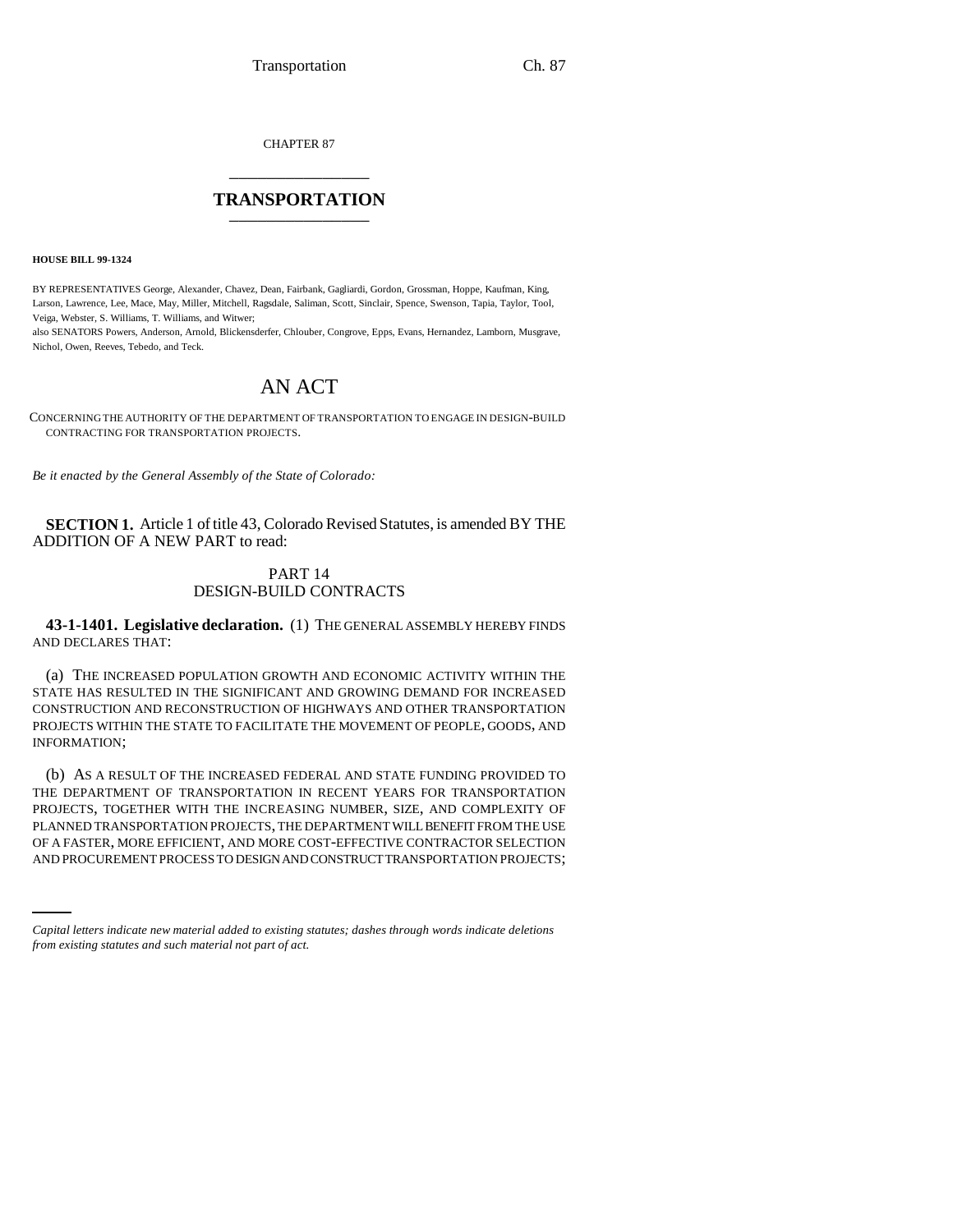#### Ch. 87 Transportation

(c) A DESIGN-BUILD SELECTION AND PROCUREMENT PROCESS WILL PROVIDE THE DEPARTMENT OF TRANSPORTATION WITH: A SAVINGS OF TIME, COST, AND ADMINISTRATIVE BURDEN; IMPROVED QUALITY EXPECTATIONS WITH RESPECT TO THE SCHEDULE AND BUDGET OF TRANSPORTATION PROJECTS, AS WELL AS COMPLETION OF SUCH PROJECTS; AND A REDUCTION IN THE RISKS ASSOCIATED WITH TRANSPORTATION PROJECTS, INCLUDING REDUCED DUPLICATION OF EXPENSES AND IMPROVED COORDINATION OF EFFORTS TO MEET THE TRANSPORTATION NEEDS OF COLORADO.

(2) THE GENERAL ASSEMBLY INTENDS THAT THIS PART 14 AUTHORIZE THE DEPARTMENT OF TRANSPORTATION TO ENTER DESIGN-BUILD CONTRACTS AND TO USE AN ADJUSTED SCORE DESIGN-BUILD SELECTION AND PROCUREMENT PROCESS FOR PARTICULAR TRANSPORTATION PROJECTS REGARDLESS OF THE MINIMUM OR MAXIMUM COST OF SUCH PROJECTS, BASED ON THE INDIVIDUAL NEEDS AND MERITS OF SUCH PROJECTS, AND SUBJECT TO APPROVAL BY THE TRANSPORTATION COMMISSION. THE GENERAL ASSEMBLY ALSO INTENDS THAT THE DEPARTMENT'S USE OF AN ADJUSTED SCORE DESIGN-BUILD CONTRACT PROCESS SHALL NOT PROHIBIT USE OF THE LOW BID PROCESS CURRENTLY USED BY THE DEPARTMENT PURSUANT TO PART 1 OF ARTICLE 92 OF TITLE 24 AND PART 14 OF ARTICLE 30 OF TITLE 24, C.R.S.

## **43-1-1402. Definitions.** AS USED IN THIS PART 14:

(1) "ADJUSTED SCORE DESIGN-BUILD CONTRACT PROCESS" MEANS A PROCESS TO AWARD CONTRACTS BASED ON THE LOWEST ADJUSTED SCORE OF PROPOSALS SUBMITTED TO THE DEPARTMENT.

(2) "BEST VALUE" MEANS THE OVERALL MAXIMUM VALUE OF A PROPOSAL TO THE DEPARTMENT AFTER CONSIDERING ALL OF THE EVALUATION FACTORS DESCRIBED IN THE SPECIFICATIONS FOR THE TRANSPORTATION PROJECT OR THE REQUEST FOR PROPOSALS, INCLUDING BUT NOT LIMITED TO THE TIME NEEDED FOR PERFORMANCE OF THE CONTRACT, INNOVATIVE DESIGN APPROACHES, THE SCOPE AND QUALITY OF THE WORK, WORK MANAGEMENT, AESTHETICS, PROJECT CONTROL, AND THE TOTAL COST OF THE TRANSPORTATION PROJECT.

(3) "DESIGN-BUILD CONTRACT" MEANS THE PROCUREMENT OF BOTH THE DESIGN AND THE CONSTRUCTION OF A TRANSPORTATION PROJECT IN A SINGLE CONTRACT WITH A SINGLE DESIGN-BUILD FIRM OR A COMBINATION OF SUCH FIRMS THAT ARE CAPABLE OF PROVIDING THE NECESSARY DESIGN AND CONSTRUCTION SERVICES.

(4) "DESIGN-BUILD FIRM" MEANS ANY COMPANY, FIRM, PARTNERSHIP, CORPORATION, ASSOCIATION, JOINT VENTURE, OR OTHER ENTITY PERMITTED BY LAW TO PRACTICE ENGINEERING, ARCHITECTURE, OR CONSTRUCTION CONTRACTING IN THE STATE OF COLORADO.

(5) "TRANSPORTATION PROJECT" MEANS ANY PROJECT THAT THE DEPARTMENT IS AUTHORIZED BY LAW TO UNDERTAKE INCLUDING BUT NOT LIMITED TO A HIGHWAY, TOLLWAY, BRIDGE, MASS TRANSIT, INTELLIGENT TRANSPORTATION SYSTEM, TRAFFIC MANAGEMENT, TRAVELER INFORMATION SERVICES, OR ANY OTHER PROJECT FOR TRANSPORTATION PURPOSES.

**43-1-1403. Authority to use a design-build contract**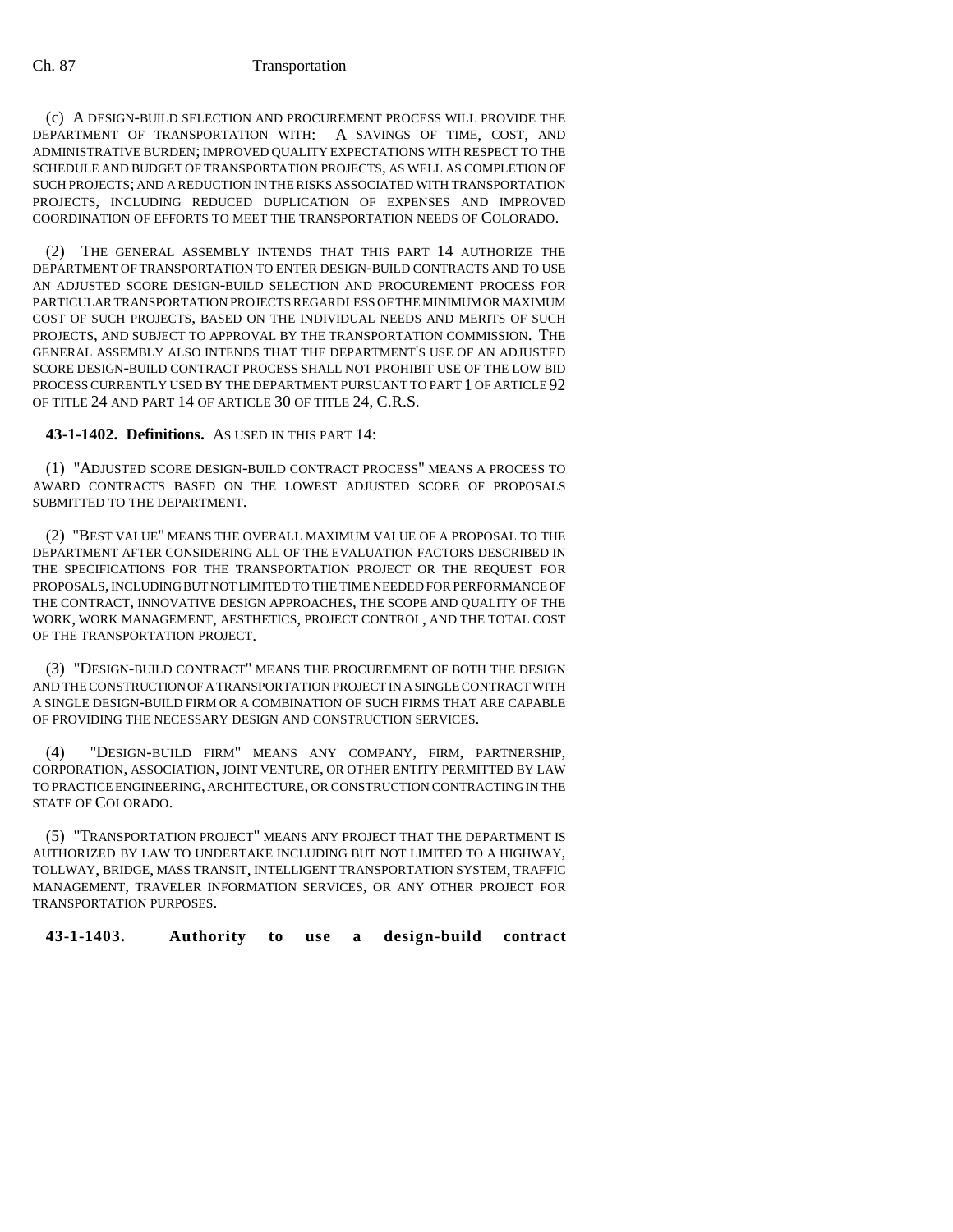Transportation Ch. 87

**process.** NOTWITHSTANDING ANY OTHER PROVISION OF LAW TO THE CONTRARY, THE DEPARTMENT MAY SELECT A DESIGN-BUILD FIRM AND AWARD A DESIGN-BUILD CONTRACT FOR A TRANSPORTATION PROJECT AS PROVIDED IN THIS PART 14. THE DEPARTMENT MAY INCLUDE A WARRANTY PROVISION IN ANY DESIGN-BUILD CONTRACT THAT REQUIRES THE DESIGN-BUILD FIRM TO PERFORM MAINTENANCE SERVICES ON THE COMPLETED TRANSPORTATION PROJECT.

**43-1-1404. Criteria.** (1) THE DEPARTMENT MAY USE A DESIGN-BUILD CONTRACT FOR A TRANSPORTATION PROJECT IF THE DESIGN WORK FOR SUCH PROJECT MUST BE PERFORMED BEFORE A POTENTIAL BIDDER CAN DEVELOP A PRICE OR COST PROPOSAL FOR SUCH PROJECT AND IF THE CHIEF ENGINEER OF THE ENGINEERING, DESIGN, AND CONSTRUCTION DIVISION DETERMINES THAT USING A DESIGN-BUILD CONTRACT IS APPROPRIATE. THE CHIEF ENGINEER SHALL CONSIDER THE FOLLOWING FACTORS IN MAKING A DETERMINATION PURSUANT TO THIS SUBSECTION (1):

(a) THE EXTENT TO WHICH THE TRANSPORTATION PROJECT REQUIREMENTS ARE ADEQUATELY DEFINED;

(b) THE TIME CONSTRAINTS FOR COMPLETING THE TRANSPORTATION PROJECT;

(c) THE CAPABILITY AND EXPERIENCE OF POTENTIAL DESIGN-BUILD FIRMS;

(d) THE SUITABILITY OF THE TRANSPORTATION PROJECT TO A DESIGN-BUILD CONTRACT; AND

(e) THE CAPABILITY OF THE DEPARTMENT TO MANAGE THE DESIGN-BUILD CONTRACT.

(2) THE DEPARTMENT MAY USE A DESIGN-BUILD CONTRACT REGARDLESS OF THE ESTIMATED MINIMUM OR MAXIMUM COST OF A TRANSPORTATION PROJECT.

**43-1-1405. Public notice procedures.** AT LEAST FORTY-FIVE DAYS PRIOR TO THE ANTICIPATED DATE OF SELECTING A DESIGN-BUILD FIRM FOR A TRANSPORTATION PROJECT, THE DEPARTMENT SHALL PUBLISH A PUBLIC NOTICE AT LEAST TWICE IN ONE OR MORE DAILY NEWSPAPERS OF GENERAL CIRCULATION IN THE STATE. THE PUBLIC NOTICE SHALL SET FORTH A GENERAL DESCRIPTION OF THE TRANSPORTATION PROJECT.

**43-1-1406. General procedures.** (1) THE DEPARTMENT SHALL DESCRIBE IN THE SPECIFICATIONS FOR THE TRANSPORTATION PROJECT THE PARTICULAR DESIGN-BUILD CONTRACT AND SELECTION PROCEDURES TO BE USED IN AWARDING SUCH CONTRACT, INCLUDING BUT ARE NOT LIMITED TO THE FOLLOWING:

(a) A SCOPE OF WORK STATEMENT THAT DEFINES THE TRANSPORTATION PROJECT AND PROVIDES PROSPECTIVE DESIGN-BUILD FIRMS WITH SUFFICIENT INFORMATION REGARDING THE DEPARTMENT'S REQUIREMENTS FOR THE TRANSPORTATION PROJECT;

(b) IF THE DEPARTMENT USES AN ADJUSTED SCORE DESIGN-BUILD CONTRACT PROCESS TO SELECT A DESIGN-BUILD FIRM, A SCOPE OF WORK STATEMENT THAT IS FLEXIBLE AND THAT IDENTIFIES THE END RESULT THAT THE DEPARTMENT WANTS TO ACHIEVE. THE DEPARTMENT MAY DETERMINE THE ADJUSTMENT FACTORS AND METHODS IT WILL USE TO ADJUST SCORES AND SHALL STATE SUCH FACTORS AND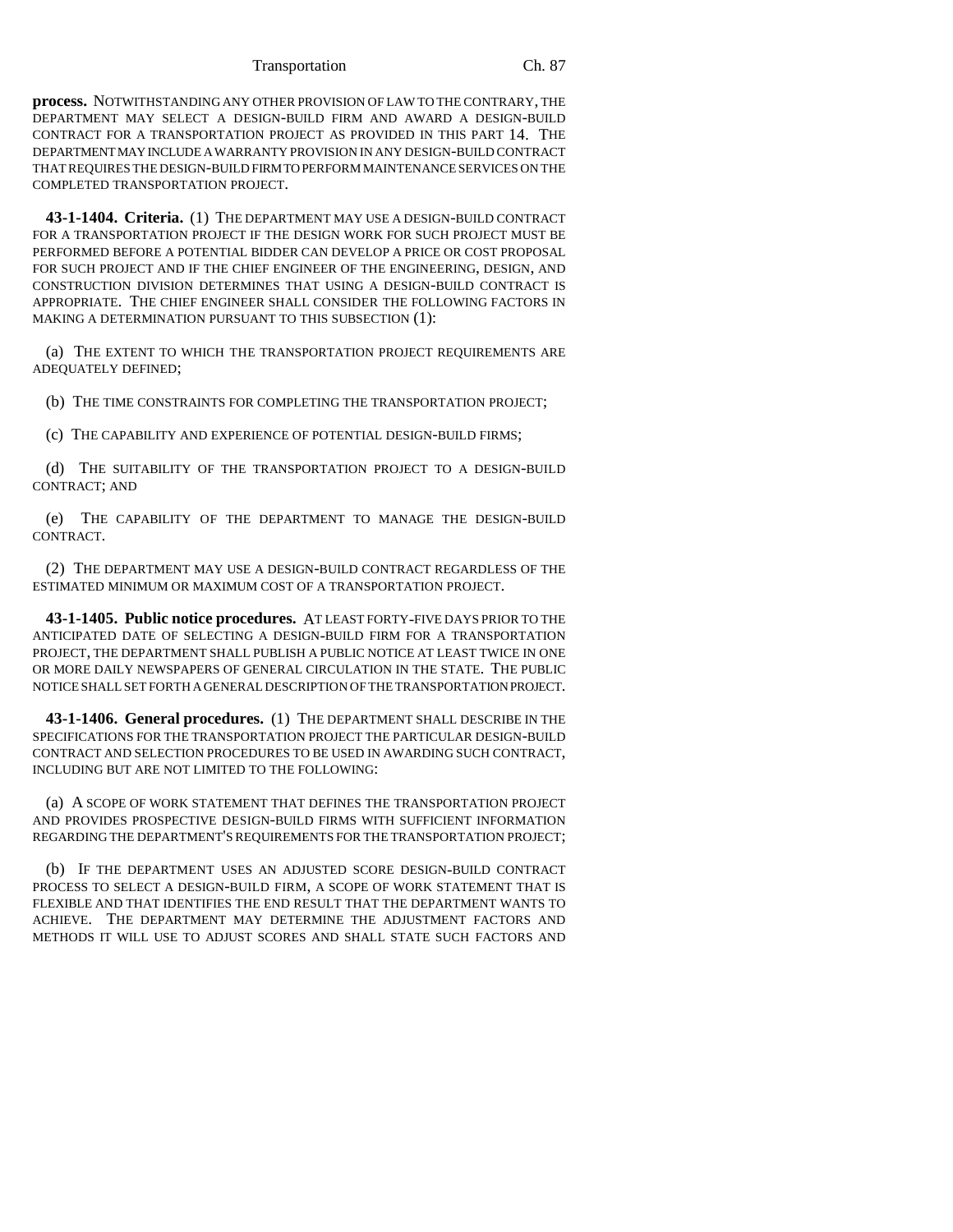#### Ch. 87 Transportation

METHODS IN THE SPECIFICATIONS FOR THE TRANSPORTATION PROJECT. THE DEPARTMENT MAY ALSO PROVIDE A GENERAL CONCEPT OF THE TRANSPORTATION PROJECT TO POTENTIAL DESIGN-BUILD FIRMS. ADJUSTED SCORE DESIGN-BUILD PROCEDURES SHALL CONSIST OF THE FOLLOWING TWO PHASES:

(I) IN THE FIRST PHASE, THE DEPARTMENT SHALL ISSUE A REQUEST FOR QUALIFICATIONS WITHIN THE TIME SPECIFIED IN SECTION 43-1-1405 TO SOLICIT PROPOSALS THAT INCLUDE INFORMATION ON THE DESIGN-BUILD FIRM'S QUALIFICATIONS AND ITS TECHNICAL APPROACH TO THE PROPOSED TRANSPORTATION PROJECT. THE DEPARTMENT SHALL INCLUDE APPROPRIATE EVALUATION FACTORS IN THE REQUEST FOR QUALIFICATIONS, INCLUDING THE FACTORS SET FORTH IN SECTION 24-30-1403 (2), C.R.S. THE DEPARTMENT SHALL NOT INCLUDE COST-RELATED OR PRICE-RELATED FACTORS IN THE REQUEST FOR QUALIFICATIONS. IN ACCORDANCE WITH THE TIME REQUIREMENTS SPECIFIED IN THE DEPARTMENT'S RULES, THE DEPARTMENT SHALL DEVELOP A SHORT LIST OF THE HIGHEST QUALIFIED DESIGN-BUILD FIRMS FROM THE PROPOSALS SUBMITTED IN RESPONSE TO THE REQUEST FOR QUALIFICATIONS.

(II) IN THE SECOND PHASE, THE DEPARTMENT SHALL ISSUE A REQUEST FOR PROPOSALS TO THE DESIGN-BUILD FIRMS INCLUDED ON THE SHORT LIST DEVELOPED PURSUANT TO SUBPARAGRAPH (I) OF THIS PARAGRAPH (b) IN ACCORDANCE WITH THE TIME REQUIREMENTS SPECIFIED IN THE DEPARTMENT'S RULES. THE REQUEST FOR PROPOSALS SHALL INCLUDE:

(A) A REQUEST TO SEPARATELY SUBMIT A SEALED TECHNICAL PROPOSAL AND A SEALED COST PROPOSAL FOR THE TRANSPORTATION PROJECT;

(B) THE REQUIRED CONTENT OF THE TECHNICAL PROPOSAL TO BE SUBMITTED BY THE DESIGN-BUILD FIRM, INCLUDING DESIGN CONCEPTS FOR THE TRANSPORTATION PROJECT, THE PROPOSED SOLUTIONS TO THE REQUIREMENTS ADDRESSED IN THE DEPARTMENT'S SCOPE OF WORK STATEMENT, OR BOTH;

(C) ANY OTHER EVALUATION FACTORS THE DEPARTMENT CONSIDERS APPROPRIATE, INCLUDING THE ESTIMATED COST OF THE TRANSPORTATION PROJECT; AND

(D) ANY FORMULA THE DEPARTMENT DETERMINES IS APPROPRIATE TO ADJUST THE TOTAL SCORE OF A DESIGN-BUILD FIRM'S PROPOSAL.

(2) EXCEPT AS PROVIDED IN THIS SUBSECTION (2), THE DEPARTMENT SHALL ALLOW THE PREFERENCE TO COLORADO RESIDENTS PROVIDED IN SECTION 8-19-101, C.R.S., IN AWARDING AN ADJUSTED SCORE DESIGN-BUILD CONTRACT PURSUANT TO THIS PART 14. IN EVALUATING AND SELECTING A PROPOSAL FOR A DESIGN-BUILD CONTRACT UNDER THIS PART 14, THE DEPARTMENT SHALL ASSIGN GREATER VALUE TO A PROPOSAL IN PROPORTION TO THE EXTENT SUCH PROPOSAL COMMITS TO USING COLORADO RESIDENTS TO PERFORM WORK ON THE TRANSPORTATION PROJECT. IF, HOWEVER, THE DEPARTMENT DETERMINES THAT COMPLIANCE WITH THIS SUBSECTION (2) MAY CAUSE THE DENIAL OF FEDERAL MONEYS THAT WOULD OTHERWISE BE AVAILABLE FOR THE TRANSPORTATION PROJECT OR IF SUCH COMPLIANCE WOULD OTHERWISE BE INCONSISTENT WITH THE REQUIREMENTS OF FEDERAL LAW, THE DEPARTMENT SHALL SUSPEND THE PREFERENCE GRANTED UNDER THIS SUBSECTION (2) ONLY TO THE EXTENT NECESSARY TO PREVENT DENIAL OF FEDERAL MONEYS OR TO